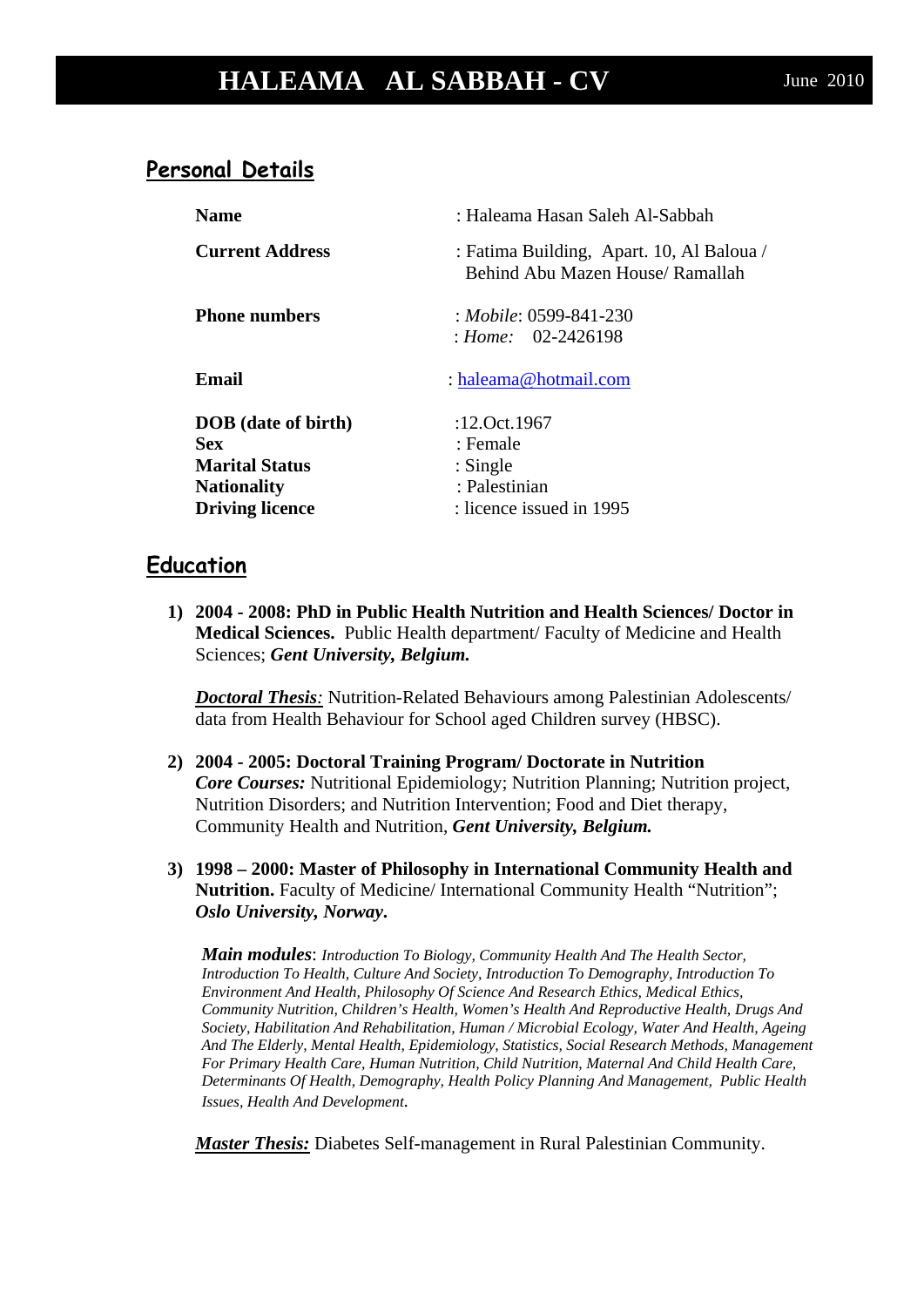**4) 1997- 1998 - High Diploma in Primary Health Care.** Institute of community Health/ Primary Health Care (PHC); *BirZeit University, Palestine.*

*Research:* Prevalence of Anaemia among pregnant women at the Palestinian Red Crescent Society hospital (PRCS)/ Ramallah.

**5) 1986 - 1990 – B.A in Public Health Nutrition.** Faculty of Medicine/ Public Health Department; **Jordan** *University of Science and Technology (JUST); Irbid, Jordan.*

### **Current position**

Head of the Public Health Department/ Faculty of Medicine /An-Najah University AND Assistant Professor in Nutrition and Public Health

### **Publications**

#### *Books*

*Al Sabbah, H.* Nutrition-Related Behaviours Among Palestinian Adolescents: Findings from the National Study of Palestinian Schoolchildren (HBSC-WBG2004). (Paperback). **Publisher:** VDM Verlag (September 4, 2009). [http://www.amazon.com/Nutrition-Related-Behaviors-Among-Palestinian-](http://www.amazon.com/Nutrition-Related-Behaviors-Among-Palestinian-Adolescents/dp/3639152794)[Adolescents/dp/3639152794](http://www.amazon.com/Nutrition-Related-Behaviors-Among-Palestinian-Adolescents/dp/3639152794)

#### *Articles in international peer-reviewed included in Science citation Index (A1)*

- *Al Sabbah, H., Vereecken, C., Abdeen, Z., Ahluwalia, N., Kelly, C., Ojala, K., Németh, A., & Maes, L.* Weight control behaviours among Overweight, Normal weight and Underweight adolescents in Palestine: Findings from the National Study of Palestinian Schoolchildren (HBSC-WBG2004). *International Journal of Eating Disorders*. Int J Eat Disord 2009. <http://www3.interscience.wiley.com/journal/122382378/abstract>
- *Al Sabbah, H., Vereecken, C., Elgar, F., Nansel, T., Aasvee, K., Abdeen, Z., Ojala, K., Ahluwalia, N., & Maes, L.* Body Weight Dissatisfaction and Communication with Parents among Adolescents in 24 Countries: International Cross-Sectional Survey**.** *BMC Public Health* 2009, 9:52, 1-10. <http://www.biomedcentral.com/content/pdf/1471-2458-9-52.pdf>
- *Vereecken, C., Dupuy, M., Rasmussen,M., Kelly,C., Nansel5,T.R., Al Sabbah, H., Baldassari, D., Jordan,M.D., Maes,L., Niclasen, B.V., Ahluwalia,N., & the HBSC Eating & Dieting Focus Group.* Breakfast consumption and its sociodemographic and lifestyle correlates in schoolchildren in 41 countries participating in the HBSC study. [International Journal of Public Health](http://www.springerlink.com/content/120521/?p=525bcb6da2354d4dac061ddd8f7f5e20&pi=0) 2009**.**  <http://www.springerlink.com/content/4x331774w7w04851/fulltext.pdf>
- Due P, Damsgaard MT, Rasmussen M, Holstein BE, Sorensen TIA, Wardle J, Merlo J, Currie C, Ahluwalia N, Lynch J, Borraccino A, Borup I, Boyce W, Elgar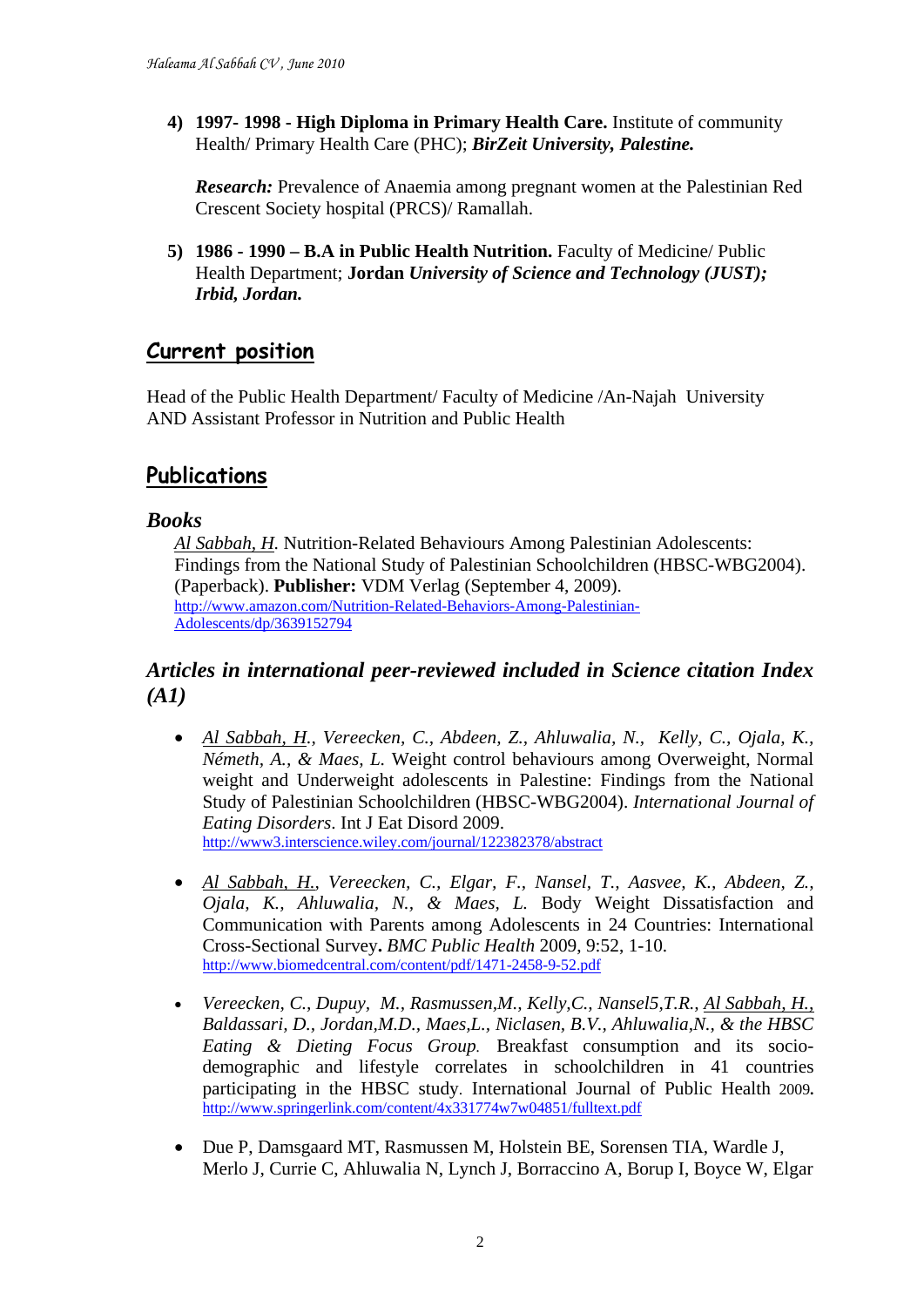F, Gabhain SN, Krolner R, Matos MC, Nansel T, *Al Sabbah H.*, Svastisalee C, Valimaa R, Vereecken C. Socioeconomic position, macro-economic environment, and overweight among adolescents in 35 countries. *International Journal of Obesity* 2009, 33, 1084-1093.

- *Al Sabbah, H., Vereecken, C., Abdeen, Z. Coats, E. & Maes, L*. Associations of Overweight and of Weight Dissatisfaction among Palestinian Adolescents: Findings from the National Study of Palestinian Schoolchildren (HBSC-WBG2004): *Journal of Human Nutrition and Dietetics* 2008, 22, 40-49. <http://www3.interscience.wiley.com/cgi-bin/fulltext/121389258/PDFSTART>
- *Al Sabbah, H., Vereecken, C., Kolsteren, P., Abdeen, Z. & Maes, L*. Food Habits and Physical Activity Patterns among Palestinian Adolescents: findings from the national study of the Palestinian schoolchildren (HBSC-WBG2004)*: Public Health Nutrition* 2007*.* 10, 739-746. [http://journals.cambridge.org/download.php?file=%2FPHN%2FPHN10\\_07%2FS1368980007665](http://journals.cambridge.org/download.php?file=%2FPHN%2FPHN10_07%2FS1368980007665501a.pdf&code=14186c6d253ce8ca7005a5003ed21b36) [501a.pdf&code=14186c6d253ce8ca7005a5003ed21b36](http://journals.cambridge.org/download.php?file=%2FPHN%2FPHN10_07%2FS1368980007665501a.pdf&code=14186c6d253ce8ca7005a5003ed21b36)

#### *International journals Referee*

- *Journal of Nutrition and Dietary Supplements,* Reviewer for manuscript: *Folic acid supplementation for the prevention for neural tube defects (NTD's): Promotion and use*. Nutrition and Dietary Supplements 2010.
- *Journal of Human Nutrition and Dietetics,* Reviewer for manuscript: *Sugarsweetened drinks consumption, anthropometrics and aerobic fitness in 9-10 year old schoolchildren.* JHND 2010.
- *Saudi Medical Journal*, Reviewer for manuscript: *Weight satisfaction among adolescent girls in Alkhober, Saudi Arabia between 1997 and 2007*. SMJ 2009.
- *BMC-Public Health*, Reviewer for manuscript: *Socio-demographic Correlates of Food Habits among School 1 Adolescents (12-15 year) in North Gaza Strip.*  BMC-Public Health 2009.
- *Journal of Adolescent Health*, Reviewer for manuscript: *Measuring weight dissatisfaction in adolescent girls and young women.* JOA08-416R1, 2009.
- *Public Health Nutrition*, Reviewer for a manuscript that *validate Physical Activity Levels (PAL) derived from accelerometers and 24-hour physical activity diaries (24-hr-AD) with the Heart Rate-oxygen consumption method (HRVO2), and second, to compare the PALs derived from an epidemiological questionnaire with an accelerometer and 24-hr-AD.* PHN 2008.

#### *Abstracts*

• *Al Sabbah, H., Vereecken, C., Abdeen, Z., Ahluwalia, N., Kelly, C., Ojala, K., Németh, A., & Maes, L.* Weight control behaviours among Overweight, Normal weight and Underweight adolescents in Palestine: Findings from the National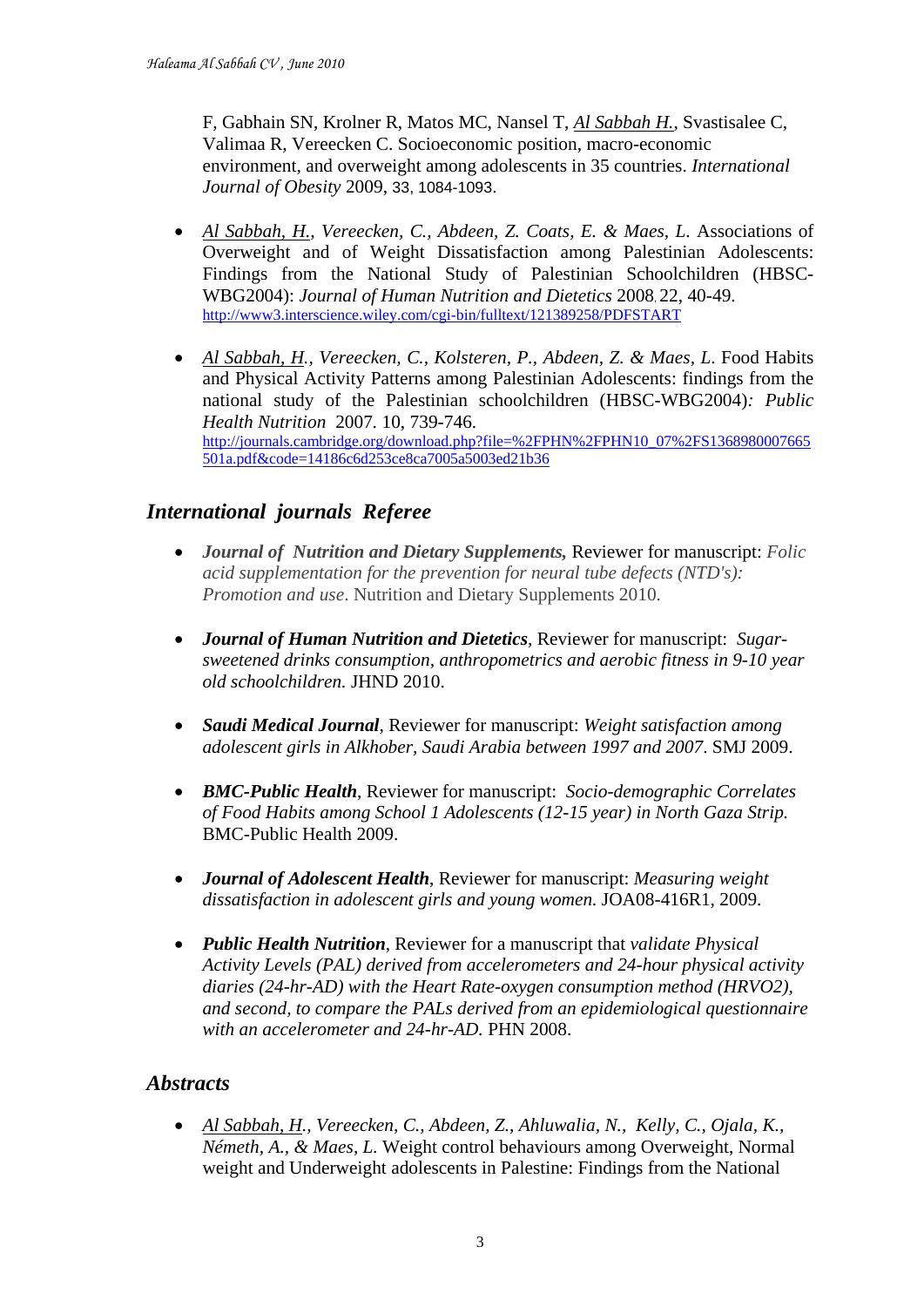Study of Palestinian Schoolchildren (HBSC-WBG2004). *The 3rd World Congress on Controversies to Consensus in Diabetes, Obesity and Hypertension (CODHY). Prague Czech Republic. May 13-16 2010***.** *Abstract has been awarded as the best abstract in the conference for Obesity Category***.**

- *Al Sabbah, H., Vereecken, C., Abdeen, Z., Ahluwalia, N., Kelly, C., Ojala, K., Németh, A., & Maes, L.* Weight control behaviours among Overweight, Normal weight and Underweight adolescents in Palestine: Findings from the National Study of Palestinian Schoolchildren (HBSC-WBG2004). *19th International Congress of Nutrition, ICN 2009, Bangkok, Thiland 2009*.
- *Al Sabbah, H., Vereecken, C., Abdeen, Z., Ahluwalia, N., Kelly, C., Ojala, K., Németh, A., & Maes, L.* Weight control behaviours among Overweight, Normal weight and Underweight adolescents in Palestine: Findings from the National Study of Palestinian Schoolchildren (HBSC-WBG2004)". ECO 2009 Pre-Congress: Health behaviour and status in European adolescents: *The HELENA Project (Healthy Lifestyle in Europe by Nutrition In Adolescence), Amsterdam May 2009.*
- *Al Sabbah, H., Vereecken, C., Elgar, F., Nansel, T., Aasvee, K., Abdeen, Z., Ojala, K., Ahluwalia, N., & Maes, L*. Body Weight Dissatisfaction and Communication with Parents among Adolescents in 24 Countries: International Cross Sectional Survey. *Public Health Without Borders, APHA 136th Annual meeting and Expo, San Diego, California (169660), U.S.A 2008*.
- *Due, P., Damsgaard, M., Rasmussen, M., Holstein, B., Sørensen, T., Wardle, J., Merlo, J., Currie, C., Ahluwalia, N., Lynch, J., Borraccino, A., Borup, I., Boyce, W., Elgar, F., Gabhain, S., Krølner, R., Matos, M., Nansel, T., Al Sabbah, H., Svastisalee, C., Välimaa, R., & Vereecken, C., (members of HBSC network).* Macro-economic environment, social inequality and overweight among adolescents in 35 countries". Symposium "25 años del Estudio HBSC: May 2008.

[http://www.juntadeandalucia.es/salud/contenidos/andaluciaessalud/doc/resumendeagenda16thene](http://www.juntadeandalucia.es/salud/contenidos/andaluciaessalud/doc/resumendeagenda16thenespa%C3%B1ol.JuntayMinisterios.pdf) [spa%C3%B1ol.JuntayMinisterios.pdf](http://www.juntadeandalucia.es/salud/contenidos/andaluciaessalud/doc/resumendeagenda16thenespa%C3%B1ol.JuntayMinisterios.pdf)

- *Al Sabbah, H., G. Holmboe-Ottesen, A. Husseini, J. Jervell, E. Bjertness*. Diabetes Self-Management in Rural Palestinian Community. *The second conference of Jordanian Medical Schools, The third conference of Arab society of Medical Faculties. Jordan University of Science and Technology, Irbid, Jordan 2006 (P. 31).*
- *Al Sabbah, H.* Nutritional Status of Palestinian Adolescents: Impact of Local and Global Policies. MENA Region Arab Research Network with Support from Childwatch International. IRCKHF Premises, Amman, Jordan 2006.
- *Al Sabbah, H., Abdeen, Z., Vereecken, C., & Maes, L.* Nutrition-related habits and physical activity among Palestinian adolescents. *Childhoods 2005 Oslo Conference. Oslo, Norway 2005 (O-237, P.260).*  <http://childhoods2005.uio.no/952%20Childhood%20program1.pdf>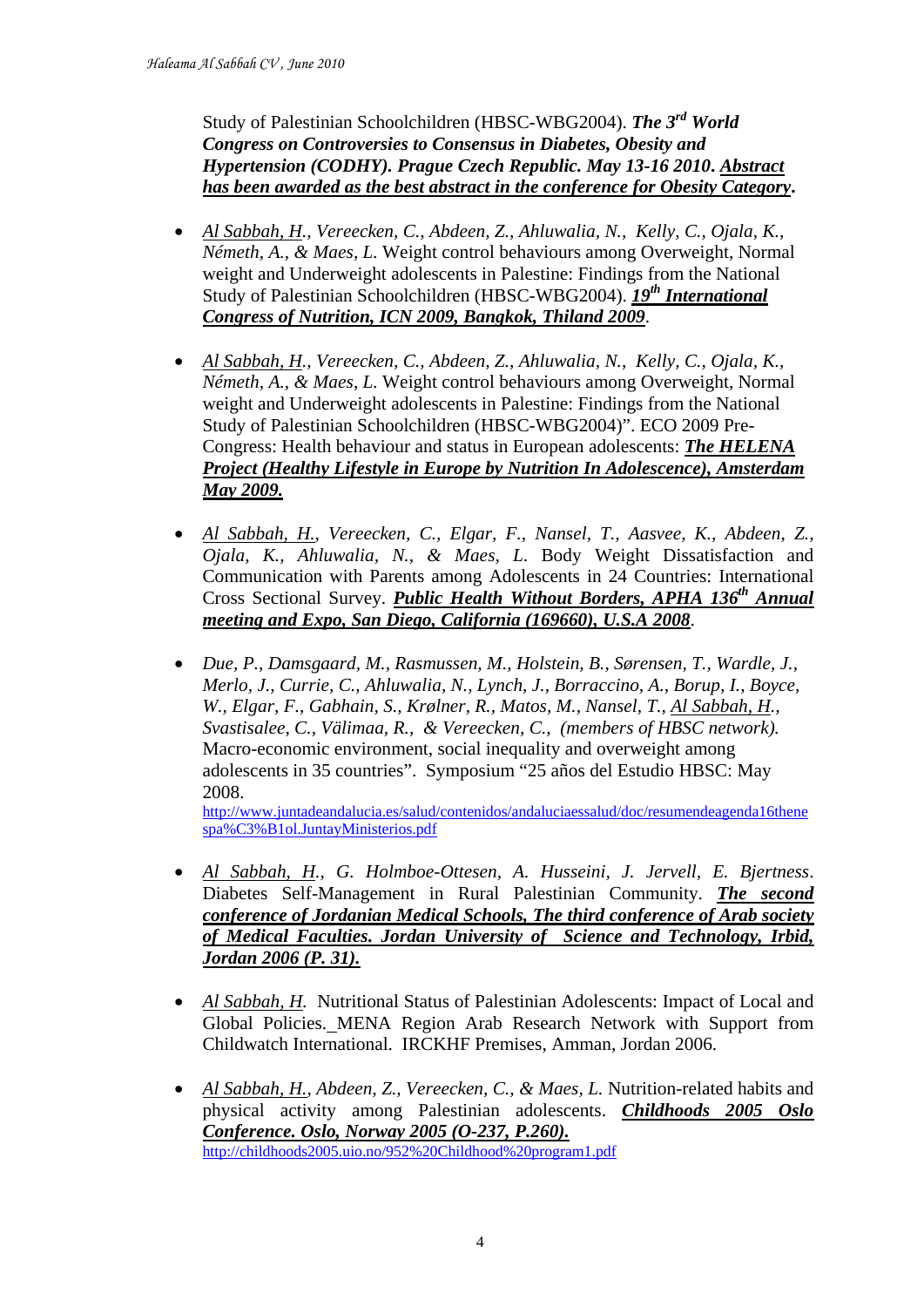- *Al Sabbah, H., G. Holmboe-Ottesen, A. Husseini, J. Jervell, E. Bjertness*. Diabetes Self-Management in Rural Palestinian Community. *The First Medical and Health Sciences Conference. An-Najah University. Nablus, Palestine 2005.*
- *Al Sabbah, H., G. Holmboe-Ottesen, A. Husseini, J. Jervell, E. Bjertness*. Diabetes Self-Management in Rural Palestinian Community. Global Health in the 21st Century: Challenges in Health Research 12 May 2000 - *1st Annual Student Scientific Conference (ASSC) of the Centre for International Health, University of Bergen, Bergen, Norway.*

### *Reports*

*Shaheen M., Salam, R., Al Sabbah, H., Shalabi, T., Swaitee, Y.* Improving Postpartum Care Among Low Parity Mothers in Palestine. Centre for Development in Primary Health Care (CDPHC) Al Quds University. Ramallah, Palestine 2003. Available at: [http://www.popcouncil.org/pdfs/frontiers/FR\\_FinalReports/West\\_Bank\\_LowParity.pd](http://www.popcouncil.org/pdfs/frontiers/FR_FinalReports/West_Bank_LowParity.pdf) [f](http://www.popcouncil.org/pdfs/frontiers/FR_FinalReports/West_Bank_LowParity.pdf)

*Al Sabbah, H., Abu Khaled, K.* Social and Economical Characteristics of Disabled People in Palestine. Palestinian Central Bureau of Statistics (PCBS), Ramallah, Palestine 2002.

*Al Sabbah, H*. Hearing Impairment among school children in Jenin District. Jenin Charitable Society, Palestine 2002.

*Shahin, M., Abdeen, Z, Greenough, G, Shabaro, N., Tayback, M., Qasrawi, R., Al-Sabbah, H, Dandies, B*. Nutritional Assessment of West Bank and Gaza Strip 2002. [http://healthinforum.net/files/nutrition/Nutritional%20Assessment%20of%20the%20](http://healthinforum.net/files/nutrition/Nutritional%20Assessment%20of%20the%20WB%20&%20Gaza-Sep.02.doc) [WB%20&%20Gaza-Sep.02.doc.](http://healthinforum.net/files/nutrition/Nutritional%20Assessment%20of%20the%20WB%20&%20Gaza-Sep.02.doc)

## **Training Courses**

- **2009, July 5th –August 16th: Mentorship Program: Modern Practices of University Teaching and Learning Program workshops.** Main topics: needs assessment, course design and development, teaching/ Instructional Methods, Evaluation, E-learning. The course involved 20 participants from professors and assistant professors. **Al Quds University 2009**
- **2007, February 3rd -17th: COSPI: Combating Obesity Strategies for Prevention and Intervention.** Intensive course in obesity among children and adolescents. The course involved 42 PhD students in Nutrition and Food Sciences from all over Europe. **Graz University, Austria 2007.**
- **2007, May 6th -June 4th**: Summer Program in Social and Cultural Psychiatry, courses in research methodology, 30 participants from all over the world. **McGill University, Canada** 2007.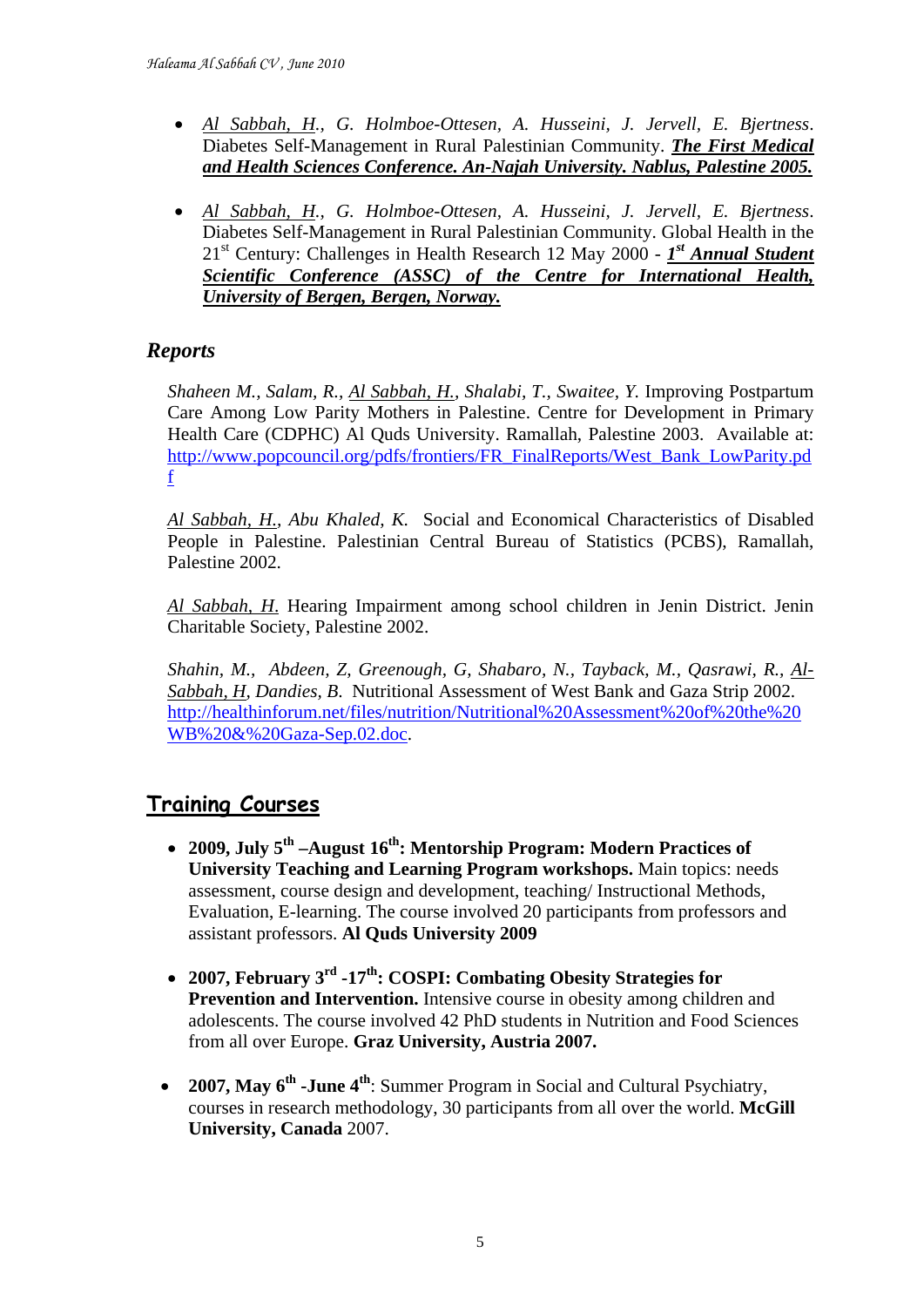- **2007, April:** 3 intensive days training in **Multilevel analysis.** To analyze such hierarchical structures, there is a need for multilevel modelling, which allows studying the relationships between variables observed at different levels in the hierarchical structure. **Gent University, Belgium 2007.**
- **2007, March:** 4 intensive days training on **Logistic regression analysis.** This course shows how binary data can be modelled in terms of both categorical and continuous predictors. **Gent University, Belgium 2007.**
- **2006, October 9<sup>th</sup> -December 18<sup>th</sup>:** 2 months course in **Academic English Writing Skills in Biomedical Sciences. Gent University, Belgium 2006.**
- **2006, November:** 3 intensive days training on **Design and analysis of Clinical trial.** Experiments involving the health of human beings carry serious challenges and risks, but form one of the richest sources of information on causal effects of interventions. **Gent University, Belgium 2006.**
- **2006, May: Permanent Training "low Countries Studies".** The program consists of 10 lectures and a number of extra activities to get acquainted with Flanders, Belgium and Netherlands. **Gent University, Belgium 2006**.
- **2005, February**: 7 intensive days training on **Introductory Statistics. Basics of Statistical Inference***.* This course aims to provide insight into statistical concepts with emphasis on practical applications. **Gent University, Belgium 2005.**
- **2005, March:** 7 intensive days training on **Analysis of Variance***.* Analysis of Variance (ANOVA) is a statistical tool used in the comparison of means of a random variable in populations that differ in a characteristic (factor), e.g. treatment, concentration, subject, sex, age, etc. **Gent University, Belgium 2005.**
- **2003, December:** 3 days training on **Epidemiological studies**, **Jericho, Palestine**.
- **1999, March**: **Quality and knowledge in the development process system monitoring** and Research-based evaluation in the project cycle. **Oslo University, Norway 1999**.
- **1999, February**: **Reproductive health and gendered messages from Cairo**: How to categorize it into researchable questions in the areas of demography and health?, **Oslo University, Norway 1999.**
- **1999, December: Reproductive Health Epidemiology**, Fertility factors, specific studies (IVF register in France, Babies born after IVF, Fertility after ectopic pregnancy), by Professor Alfred Spira: University of Paris XI, Paris, France. **BerZeit University, Palestine 1999.**
- **2000, March**: District Health Information Systems (DHIS), **University of Oslo, Norway 2000**.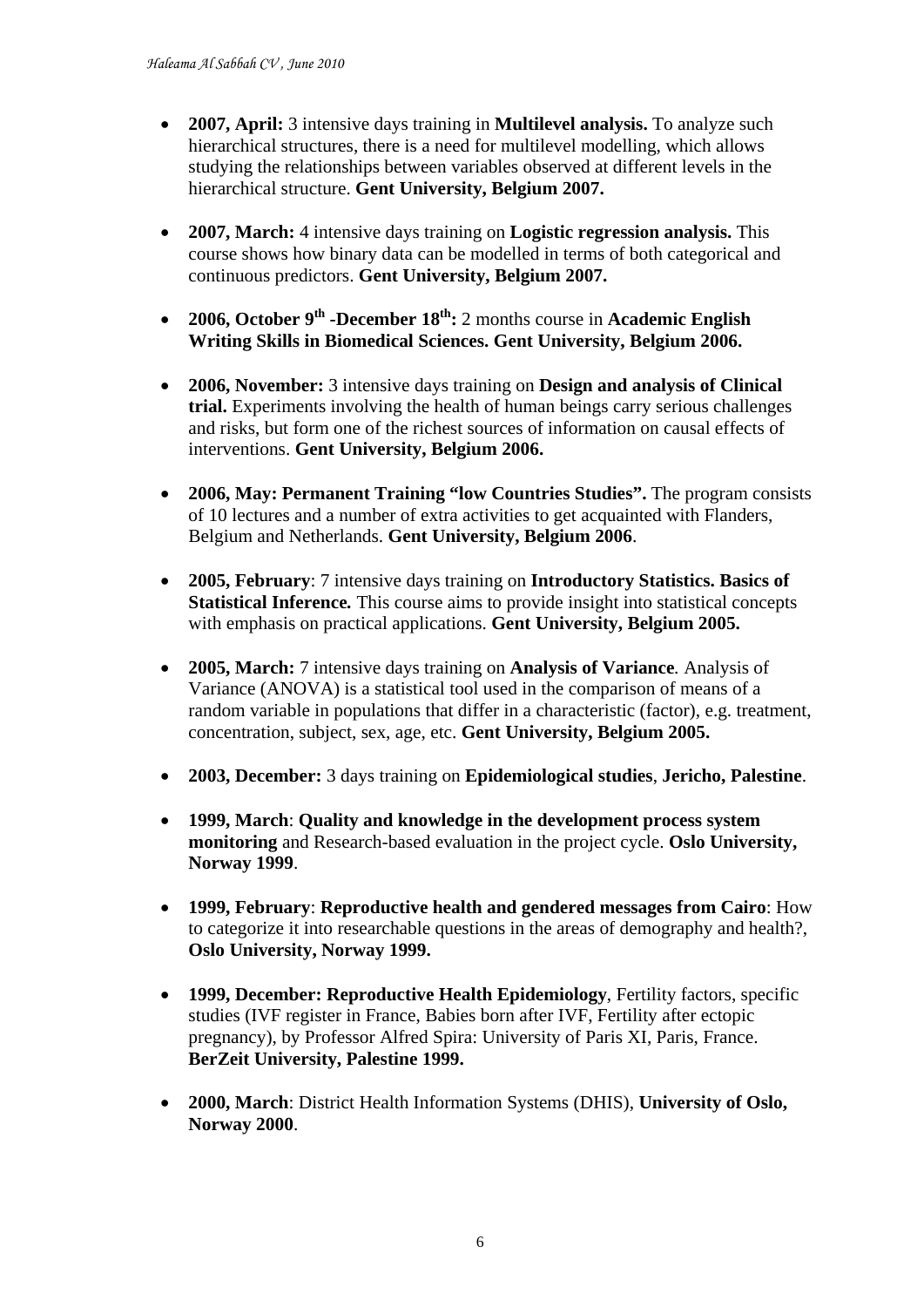## **Experiences**

- **2010, June**: Part-time **Focus Groups team leader**. To develop a demand-driven homebuyer education package. *CHF*
- **2009-2010, December –February**: **Lead researchers** for Ethnographic and Knowledge, Attitude and Practice (KAP) study Institutional Consultancy. The main objectives of this research are: to undertake the knowledge, attitude and practice study in relation to child care, dietary diversity and practices in West Bank and to Identify recommendations for response to improve child care practices, particularly the exclusive breastfeeding. Funded by *UNICEF*.
- **2009, July-August: Country Researcher** at *UNICEF* (Evaluation of UNICEF Youth programs in West-Bank: 'Palestinian Adolescents: Agents of Positive Change - Towards an Environment Promoting Peace and Reconciliation'. The evaluation conducted in the four countries where there are Programme sites - occupied Palestinian territories (oPt), Jordan, Lebanon, and Syria. The evaluation will follow a standardised process in all four sites to provide consistent results. The overall goal of this Programme was to provide a supportive and protective environment for Palestinian adolescents (10-18 years) living in oPt and in refugee camps in Jordan, Syria and Lebanon for healthy development, recreation, protection and participation. It also aimed at strengthening psychosocial resilience among adolescents against the impact of prolonged conflict and forced migration.
- **2009: Consultant in Research** at *UNIFEM* (Analysis of calls and complaints during the war on Gaza: findings from121 Helpline phone counselling Survey/ SAWA organization).
- **2009:** Director of the Public Health Department/ Faculty of Medicine/ An-Najah university.
- **2010:** Assistant Professor/ BirZeit University
- **2008-2010:** Assistant Professor/ Al Quds university.
- **2008-till now**: Assistant Professor and Teaching for medical students, pharmacological students, nursing and Master students in Public Health. **Teaching Courses include:** Clinical nutrition, Principles of Human Nutrition, Nutritional epidemiology, MCH (Maternal and Child Health), Health promotion, Research methods, health services administration, and Public Health, Project management.
- **2004-2008: PhD student, Researcher in Nutrition-Related Behaviours,** using data from Health Behaviour for School aged Children Survey **(HBSC)**. **Gent University, Belgium.**
- **2002-2004: MARAM** Project/ contracted by American Near East Refugee Aid (**ANERA**). Main Responsibilities were: Office Manager for MARAM Jenin office, Health Research consultant, Grants Coordinator, Health/ nutrition programs, BCC,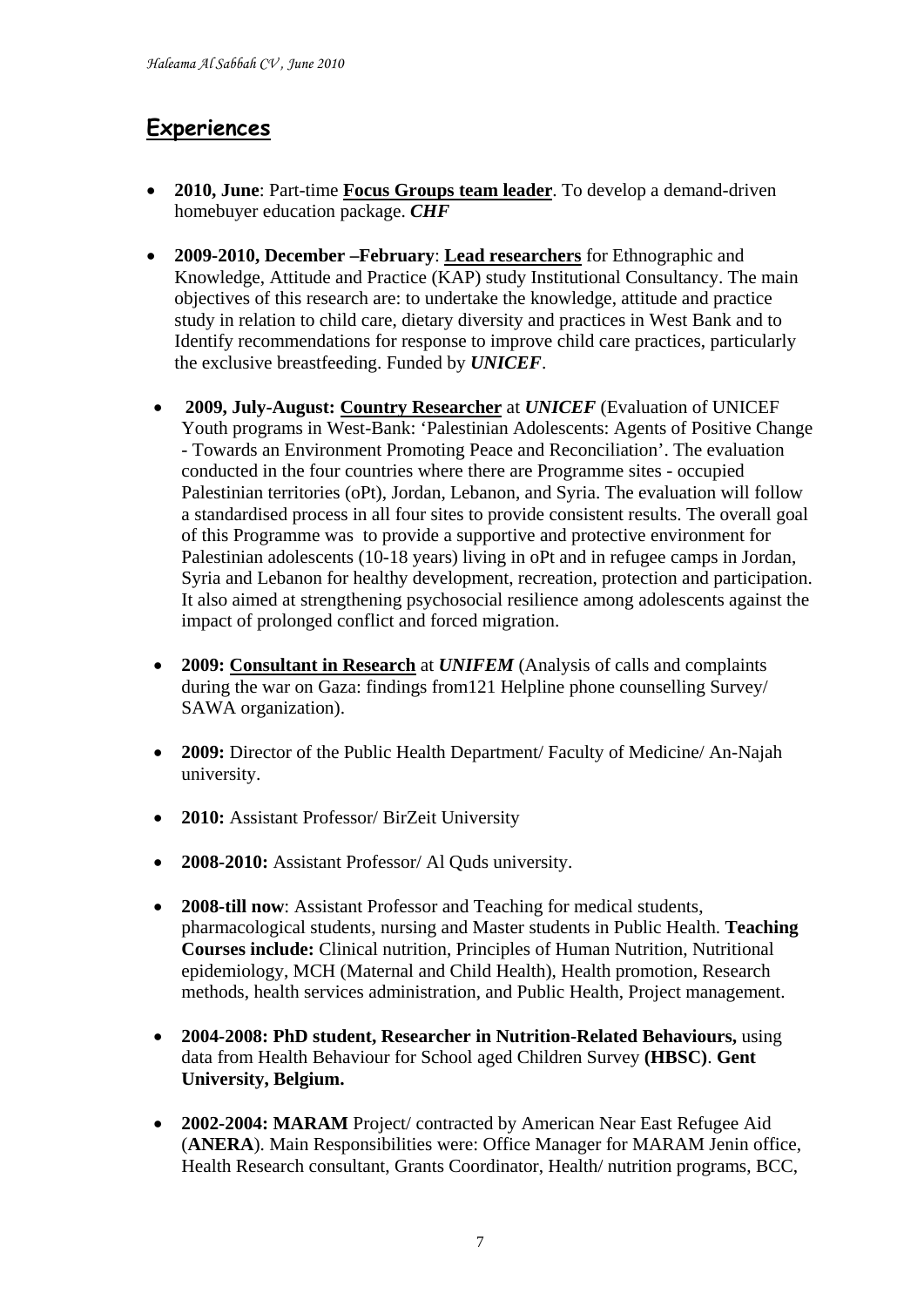Behavioural Change and Communication Coordinator, Primary Health Care Clinics Needs Assessments and Procurement of medical equipment, and Maternity Homes Coordination and Evaluation**, Palestine**.

- **2000-2004: Researcher, Evaluator, Trainer and consultant in training,** Centre for Development in Primary Health Care **(CDPHC)** with specific focus on nutrition, food processing, family planning, environmental risks, and Participatory rapid appraisal, **Palestine**.
- **2004: Research assistant** for PhD student (Dr. Nadeem Aledeeli/ **UNICEF**). Orphan children and single mothers in Palestine, **Palestine**.
- **2003: Evaluator.** Umdaleel Project evaluation/ Al Lod charitable society- Nablus, funded by Tamkeen organization,**USAID**. This project was focusing on training mothers in adopting healthy food habits and changing behaviours.
- **2003-2004: Researcher and project coordinator**, Cross-Border Partnership in Early Childhood research, Centre for Development in Primary Health care **(CDPHC)**. The main focus of this project was nutrition and mental health among children.
- **2003-2004: Researcher and project coordinator, Child Research in Palestine.**  The aim of the project is to strengthen child research capacities in Palestine, through a co-operation between **Al-Quds University and NOVA**. The project also contributes actively with a network of child researchers in the Middle East and North Africa region. NOSEB and ChildWatch International are important partners in the project. Financial support from NUFU. [www.nova.no/index.gan?id=1738&subid=0&language](http://www.nova.no/index.gan?id=1738&subid=0&language)
- **2002: Researcher and supervisor.** Clinic Nutritional Survey in Palestine/ Conducted by **Al Quds University, John Hopkins University and Care International.** Nutritional assessment for children aged 6-59 months, wasting, stunting and undernutrition. Data were collected from primary health care clinics records using stratified sampling method.
- **2002: Researcher and supervisor.** Rapid Nutritional Survey in Palestine (Nutritional Assessment of the West Bank and Gaza Strip). Conducted by **Al Quds University, John Hopkins University and Care International**. Anthropometric measurements and blood analysis to assess the nutritional status among children aged 6-59 months and adolescents, in addition to 24hour food re-call. Data collection was conducted by using household visits. [www.usaid.gov/wbg/reports/Nutritional\\_Assessment.pdf](http://www.usaid.gov/wbg/reports/Nutritional_Assessment.pdf)
- **2002: Evaluator. UPMRC, Mobile clinic** (Prevention from Chronic Diseases Project) with the cooperation of **BierZet University**. The main aim of the project was screening to assess the prevalence of diabetes, cardiovascular diseases, uterus cancer and breast cancer among adults above 30years old, in order to prevent complications and trying to treat cases at the first stage.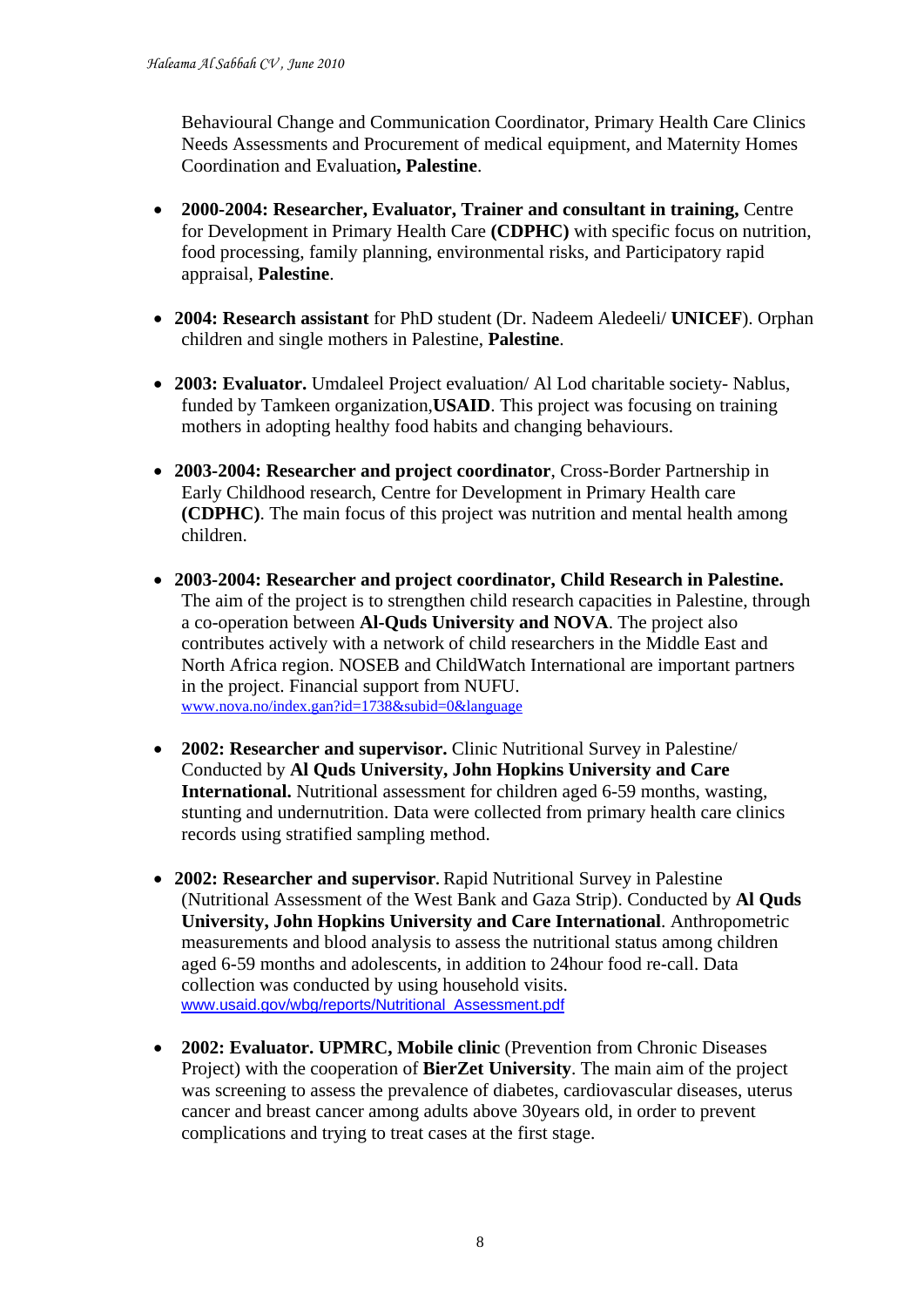- **2001- 2002: Researcher and project coordinator.** [Improving Postpartum Care](http://www.popcouncil.org/pdfs/frontiers/FR_FinalReports/West_Bank_LowParity.pdf)  [Among Low Parity Mothers in Palestine](http://www.popcouncil.org/pdfs/frontiers/FR_FinalReports/West_Bank_LowParity.pdf)**:** a research conducted in cooperation with the Population Council and funded by **USAID**. [www.popcouncil.org/pdfs/frontiers/FR\\_FinalReports/West\\_Bank\\_LowParity](http://www.popcouncil.org/pdfs/frontiers/FR_FinalReports/West_Bank_LowParity)
- **2001-2002: Project Coordinator**. Community Health Workers Training Project in Jenin and Jericho districts in cooperation with the Ministry of Health and Patient Friend Society, funded by **MAP-UK**.
- **2001: Research Assistant**. Survey on the impact of current crisis on NGOs service delivery, **CDPHC**.
- **2001: Research Assistant.** Youth and smoking project, funded by Unicef in cooperation with the Palestinian Ministry of Education (**MOE**).
- **2000-2001: Coordinator and Consultant. Pilot Health Project (PHP)** in cooperation with: Population Council funded by **USAID**. [Final Evaluation of the](http://www.usaid.gov/wbg/reports/PHP_Final_Evaluation.pdf)  [Pilot Health Project in the West Bank and Gaza.](http://www.usaid.gov/wbg/reports/PHP_Final_Evaluation.pdf) [www.usaid.gov/wbg/reports/PHP\\_Final\\_Evaluation.](http://www.usaid.gov/wbg/reports/PHP_Final_Evaluation)
- **2000- 2001: Project Coordinator.** Emergency Project (school teachers training), funded by **UNICEF** in cooperation with the Palestinian Ministry of Education/ directorate of Qabatia. The aim of this project was to train teachers to be trainers at their schools and areas in order to help emergency cases and prevent complications.
- **1995-1998: Health Services Director:** Palestinian Red Crescent Society (**PRCS**)- Maternity Hospital- Al-Bireh.
- **1995-1996: Nutritionist**: focusing on meal planning, weight management, and nutrition education for obese women, **Palestine Centre for Body Fitness** – Ramallah
- **1990 – 1995: Nutritionist and Dietician:** Working in 3 hospitals in Amman-Jordan, (Al-Rahmeh Gen. Hospital, Jerusalem Hospital and training in the Islamic Hospital). Meal planning (diabetes, CVD, stomach, kidney disease, overweight and obesity,…), clinical nutrition, food and diet therapy. **Amman, Jordan**.

### **Academic and Teaching Experiences:**

- Assistant Professor and Teaching for medical students, pharmacological students, nursing and Master students in Public Health. Teaching Courses include: Clinical nutrition, Principles of Human Nutrition, Nutritional epidemiology, MCH (Maternal and Child Health), Health promotion, Research methods, health services administration, and Public Health, Project management, Community Nutrition**. Al Quds University, Birzeit university and An-Najah university**.
- **Nutritional Counselling for specific age groups course**: adolescents, reproductive age (pregnancy), menopausal woman, and elderly, 2004. Faculty of community health/ **UPMRC**.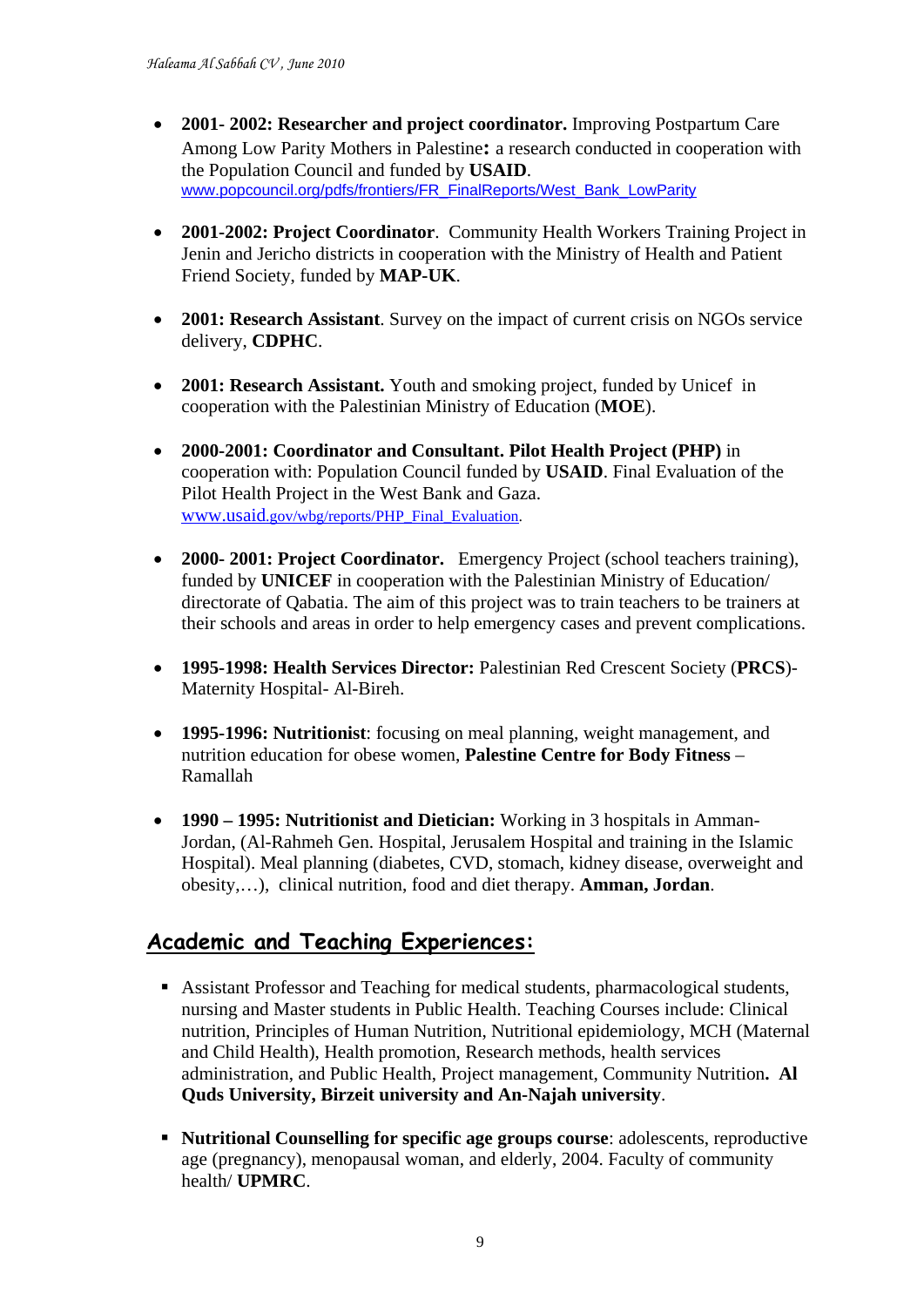- **Principles of Human Nutrition course**, 2002-2003. Master students in Public Health, Faculty of Public Health/ **Al Quds University**.
- **Human Nutrition course**, 1996-1998: **Palestine Technical Colleges**/ Ramallah
- **Health services administration course**, 1996-1998: **Palestine Technical Colleges**/ Ramallah
- **Food manufacturing course**, 1996-1998: **Palestine Technical Colleges**/ Ramallah.
- **Child and maternal health care course**, 1996-1998: **Palestine Technical Colleges**/ Ramallah

### **Master Students in Public Health Thesis (master research) Supervisor/ Examiner**

- 1) Assessment of Complications among Patients with Type 2 diabetes attending diabetic clinics in governmental, privates, and UNRWA in the central region of the West Bank. Haneen Mahfouz. *Public Health, Al Quds University 2010. External Examiner*
- 2) The Impact of Exclusive Breastfeeding on Infant Morbidity in the first six months of Infant's life in Nablus Refugee Camps. Shaden Hamdi Shakeb Qanadelo. *Public Health, An-Najah University 2010. Internal Examiner*
- *3)* Assessment of Quality of Primary Health Care Delivered to Children Under 5 years Old in North West-Bank. *Bahiyah Abed El Jalil Mustafa Sholi. Public Health, An-Najah University 2010. Supervisor*
- 4) Prevalence of Male infertility in West Bank. *Rania Wasef Mustafa Abu El Haija*. *Public Health, An-Najah University 2010. Supervisor*
- 5) Effect of Diabetes Educational Programs on Type 2 Diabetic patients in Tulkarm Directorate of Health. Osama Rashed. *Public Health, An-Najah University 2010.*

#### **Conferences:**

- **2010, May: 2nd Annual National Health Conference/ Ramallah, Palestine**
- **2010, March 1-2:** Health Under Israeli Occupation 2, Institute of Community Health**, Birzeit university, Ramallah, Palestine.**
- **2009, October 8-10:** Second International Medical Conference. Advances in Women Care. **An-Najah university, Nablus, Palestine.**
- **2009, April 30<sup>th</sup> -May 1<sup>st</sup> :** Fifth Scientific Conference/ Faculty of medicine. Al Quds University, **Jericho, Palestine**.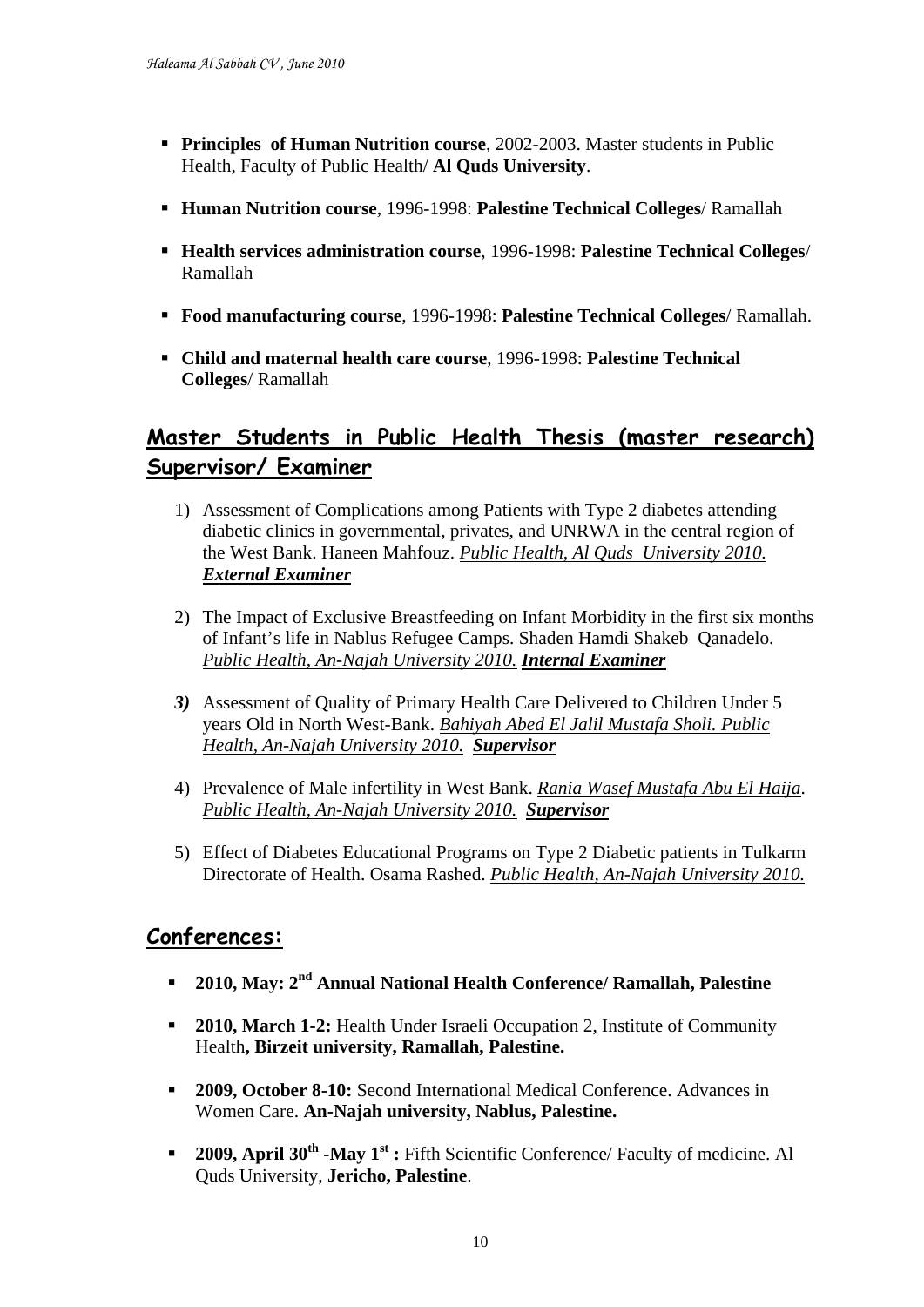- **2008, November 19-20:** Children Have No Place in War. In Co-operation and With Support from ChildWatch International. MENA Child Research Network For "Children under Difficult Circumstances**". Kempinski Hotel, Amman, Jordan.**
- **2007, September 18-20:** Setting an ethical agenda for health promotion**. Gent University, Gent, Belgium.**
- **2006, November 12-14:** Health Behaviour for School aged Children (HBSC) meeting. **Lausanne, Switzerland**
- **2006, June 8-10:** Health Behaviour for School aged Children (HBSC) full meeting. **Budapest, Hungary**.
- **2006, May 29-31:** Researching Children and Childhood in a globalised World. Norwegian Centre for Child Research, **Trondheim, Norway.**
- **2006, April 26-27:** MENA Region Arab Research Network with Support from Childwatch International. IRCKHF Premises**, Amman, Jordan**. *Abstract Presentation*: Nutritional Status of Palestinian Adolescents: Impact of Local and Global Policies.
- **2006, April 12-13**: [The Second Conference of Jordanian Medical Schools,](http://www.just.edu.jo/news/conferences/CallforAbstracts.doc) The Third Conference of Arab Society of Medical Faculties. Under the Patronage of Her Royal Highness Princess Muna Al-Hussein, **Jordan University of Science** & Technology, University of Jordan, Mu'tah University, Hashemite University and King Abdullah University Hospital . **Irbid, Jordan.** *Abstract Presentation*: Diabetes Self-Management in Rural Palestinian Community. [www.just.edu.jo/news/Book2006.pdf](http://www.just.edu.jo/news/Book2006.pdf)
- **2005, August 1st :** The First Medical and Health Sciences Conference**. An-Najah University**. **Nablus, Palestine.** *Abstract presentation*: Diabetes Self-management in Rural Palestinian Community.
- **2005, June:** International Childhood Conference. **Oslo University**. **Oslo, Norway.**

*Abstract presentation*: Lifestyle, nutrition and physical activity among Palestinian adolescents. [http://childhoods2005.uio.no](http://childhoods2005.uio.no/)

- **2005, May. HBSC Conference.** Health Behaviour for School aged Children (HBSC). **Gozo, Malta.**   *Abstract presentation:* food habits and physical activity patterns among Palestinian adolescents. [www.hbsc.org](http://www.hbsc.org/)
- **2005, February:** Child Nutrition in Israel and Palestine Seeking Joint Initiatives. Funded by **Tuft University, USA**. <http://nutrition.tufts.edu/conferences/childhood/>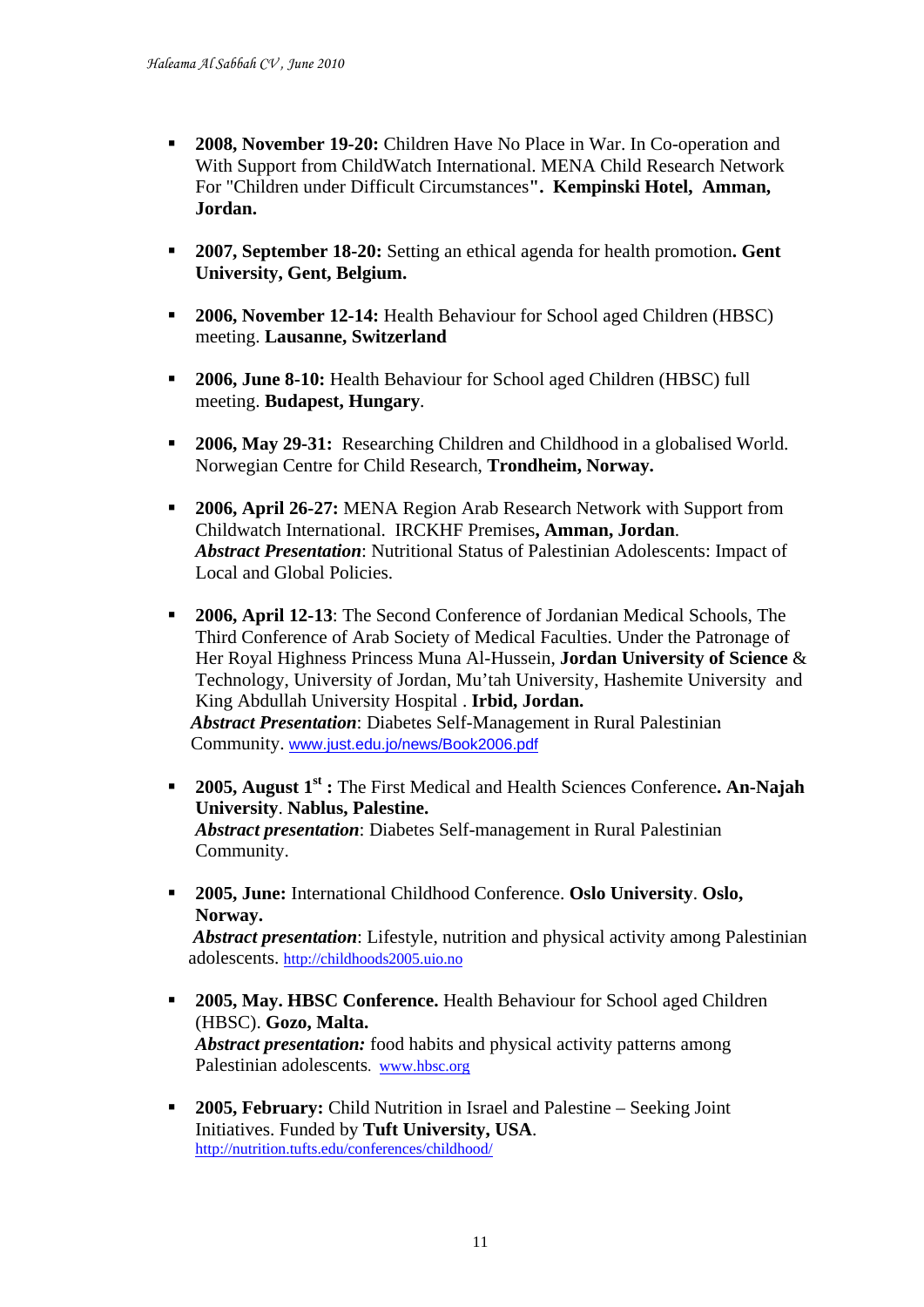- **2005, February 7-9:** Chairperson for the Working Group on Behavioral Change and Communication. *Presentation:* the Palestinian experience with BCC. <http://nutrition.tufts.edu/conferences/childhood/>
- **2004, January 12-16**: The Scientific conference on **Nutrition Programs: challenges & opportunities**, Funded by **USAID**, **Amman-Jordan**.
- **2003, September 22-24:** Improving Children's Well-Being Now to Ensure A better Future Tomorrow, conducted by Palestinian National Authority, Ministry of Planning (NPA)- Secretariat of the National Plan of Action for Palestinian Children. Supported by **Canadian International Development Agency**. **Ramallah, Palestine**.
- **2002, August:** Nutrition Survey –2002, Press Conference on the Survey Results. Palestinian Central Bureau of Statistics (PCBS). **Ramallah, Palestine**
- **2000, May 12:** Global Health in the 21<sup>st</sup> Century; Challenges in Health Research, 1<sup>st</sup> Annual Student Scientific Conference (ASSC) of the Centre for International Health, **University of Bergen, Bergen, Norway**. *Abstract presentation:* Diabetes Self-management in Rural Palestinian Community.
- **1999, December 15: Poster presentation:** In connection with the 20<sup>th</sup> anniversary of the North-South Cooperation at the **University of Oslo**. **Oslo, Norway**.

## **Workshops and Seminars:**

- 2010, April 8: Urbanization and Health. Palestinian Ministry of Health (MOH). **Ramallah, Palestine**
- **2009, December 9-10:** The use of the food fortification formulator for establishing standards and practices of food control. USAID, A2Z and MOH. By Dr. Omar Dary from AED. **Ramallah, Palestine**.
- **2009, October:** The Ma-Pi Diets and the Diabetes Project. Sponsored by Palestinian Academy for Science and Technology. **Ramallah, Palestine.**
- **2009, July:** Modern Practices of University Teaching and Learning Program Workshops. Sponsored by the **World Bank**. **Al Quds University, Palestine**.
- **2005. July:** The LQAS Training Workshop. Sponsored by **USAID** supported **Hanan MCHN Project**. **Ramallah, Palestine**.
- **2005. July:** TV talk show by **Palestine TV**. Obesity among Children and adolescents. **Ramallah, Palestine**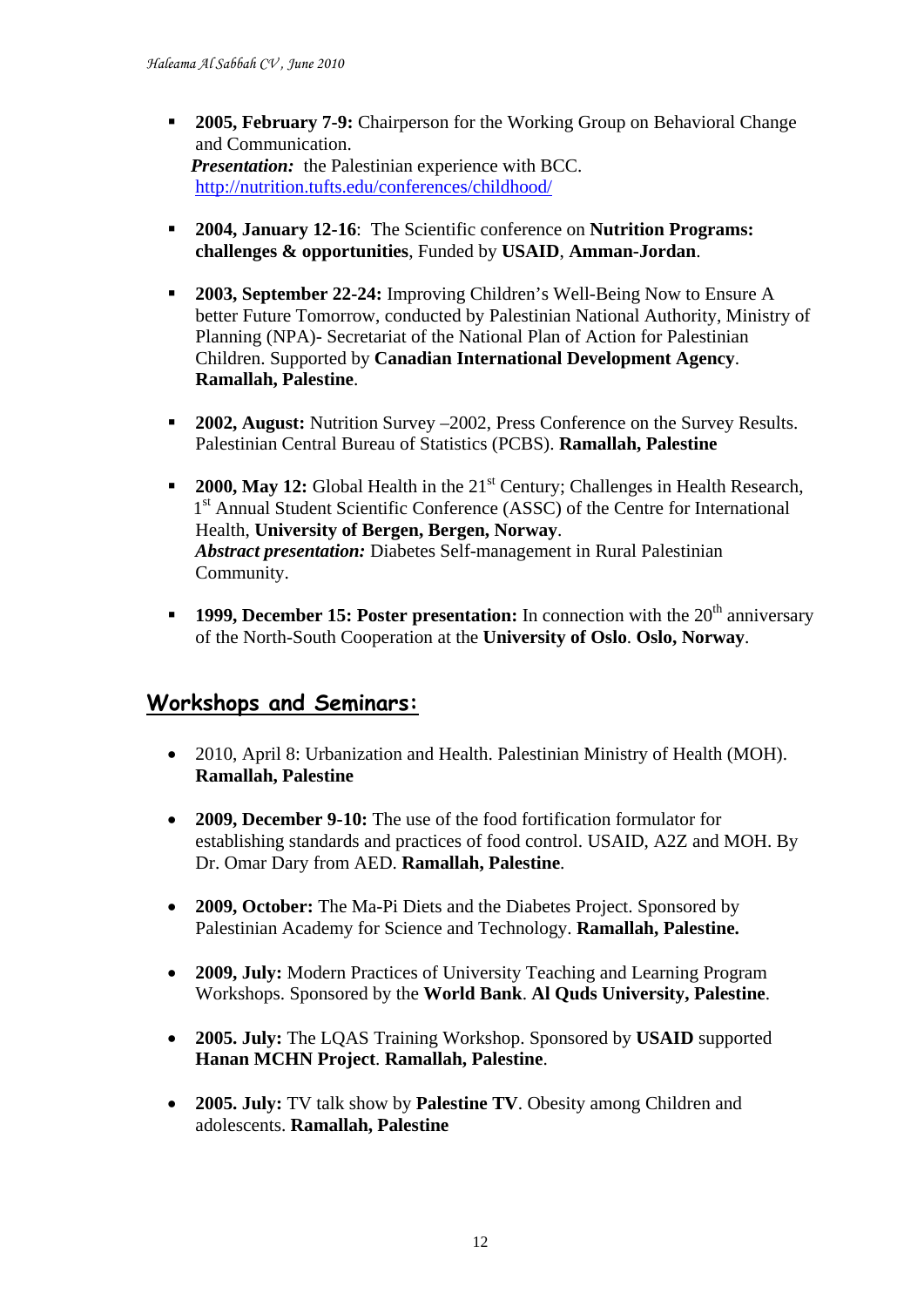- **2004, July 27:** Second Workshop on MENA Region, **Arab Research Network for Children under Difficult Circumstances**. Violence against Children and Safety of Children on roads, at home and at schools. In cooperation with Norwegian Institute for Child Welfare Research. **Amman, Jordan**
- **2004, August:** A Policy Analysis Tool for Calculating the Health, **Child Spacing and Economic Benefits of Breastfeeding (BOB),** Palestinian Nutritional Profiles, MARAM Project). Jay Ross and Helen Stiefel. The Academy for Educational Development /Washington, DC. **Amman, Jordan**
- **2004, June 5-9: Health and nutrition behaviours**. Health Creative Festival for all MARAM project grantees, contractors and partners. **Ramallah, Palestine.**
- **2003, June 19-23: MECIDS** (Middle East Consortium on **Infectious Disease Surveillance**). **Larnaca- Cyprus.**
- **2003, August 10-13: Child Rehabilitation Initiative for Safety and Hope** workshop (**Children Psycho trauma**). **Nicosia- Cyprus.**
- **2003, August 27-28:** Community Health Research Methods, Monitoring and Evaluation Capacity Building workshop, conducted by **MARAM Project (USAID)**. **Ramallah- Palestine.**
- **2003, November:** A POLYCOM Training program in View Station Basics. **MARAM Project (USAID)**. **Ramallah, Palestine**.
- **2003, November**: TV talk show by **Watann TV**. Type 2 Diabetes and Fasting**. Ramallah, Palestine**
- **2002, October**: TV talk show by **Watann TV**. Diabetes Self-Management in Palestine. **Ramallah, Palestine**
- **2002, June:** 5days training of rules and regulations in providing USAID Grants and Grants management/London
- **2001, June 14-17:** Training of trainers' in public health and nutrition workshop, Tamkeen organization **(USAID)**. **Ramallah, Palestine**.
- **2001, May: Prevention & Treatment of Psychological Trauma**: Critical Incident **Stress Management** and Eye Movement Desensitisation and Reprocessing, by William J.Thomson: PhD, USA. **BerZeit University**. **Ramallah, Palestine.**
- **1999, December**: Reproductive health epidemiology workshop, **BerZeit University**. **Ramallah, Palestine.**